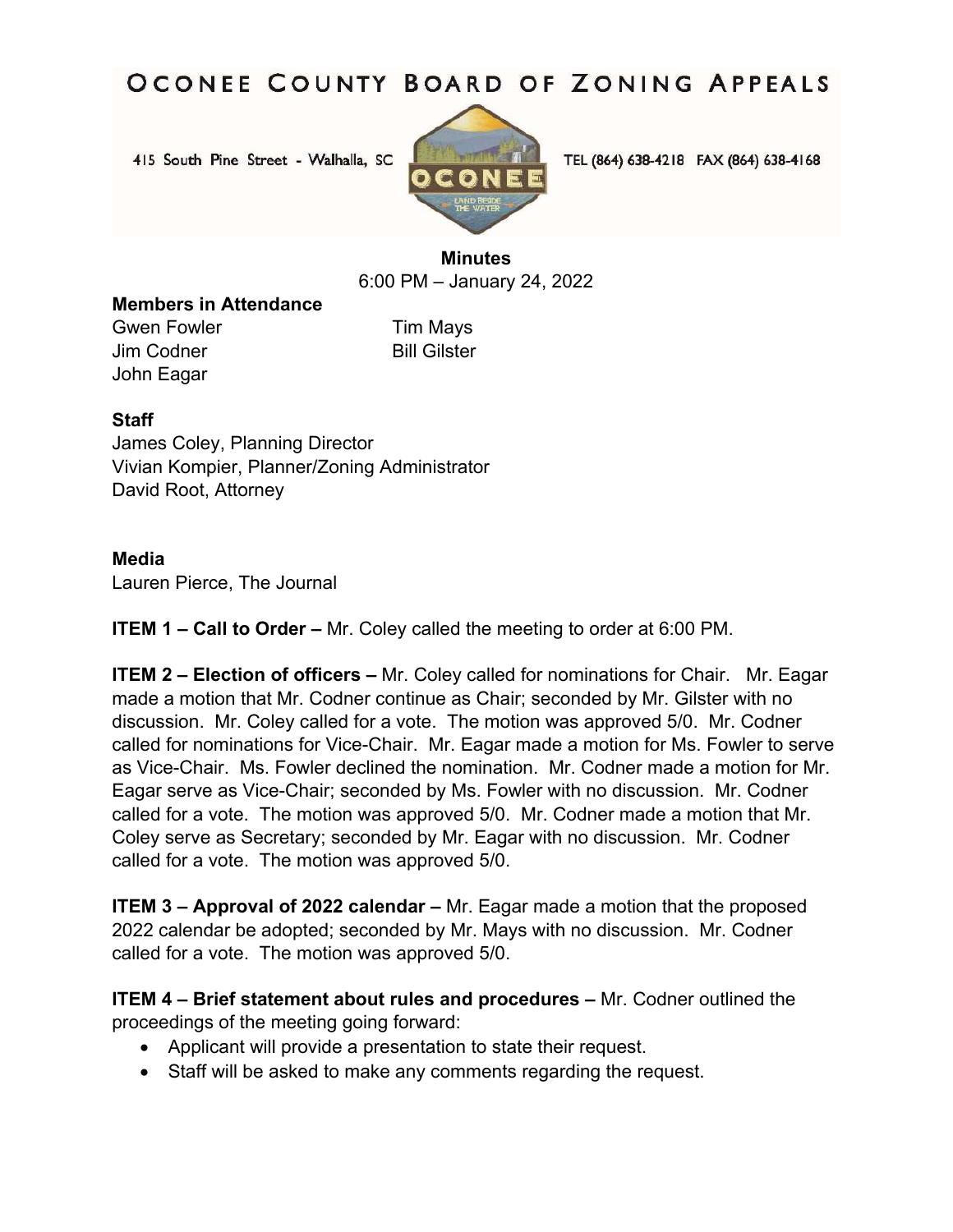- Citizens are allowed to voice their approval or opposition to the proposed. Please do not repeat opinions that have already been stated into the record.
- Applicant rebuttal
- Board members will discuss in detail.
- Voting

**ITEM 5 – Approval of minutes of November 30, 2021 meeting –** Mr. Eagar made a motion to approve the November 30<sup>th</sup> minutes; Mr. Gilster seconded. Discussion: Mr. Codner noted that Mr. Ratliff sent an extensive letter pointing out issues with the minutes. Mr. Codner asked County Attorney, David Root to define and explain what minutes should provide. Mr. Root stated that minutes for public bodies are defined by statute. They should include when a meeting is held, the subject matter of the meeting, and who is present. With regards to the essence of what was spoken, the statute says minutes should capture the substance of what was said; it is not a transcript. Mr. Codner summarized that approval of the minutes would be agreement that the minutes are a fair representation of what happened in that meeting. When asked, Mr. Coley stated that he believes the minutes are a fair representation. Discussion included agreement that the proposed minutes are adequate and suggestion that all public comments, including the letter questioning the minutes, should be included with the approved minutes. Mr. Coley confirmed that as procedure, all citizen emails would be attached to the minutes as part of the record after the minutes are approved. In addition, the Ratliff letter will be attached to the minutes as well. Mr. Eagar noted the spelling of his name was incorrect in the minutes. Mr. Codner called for a vote. The motion was approved unanimously 5/0.

**ITEM 6 - Variance request Continuation #VA 21-011: Ridgewater Engineering and Surveying – Joe Meaders is requesting an 18.1' variance from the 50' Right of Way for the entrance of the subdivision due to the end of the existing road not making full access into the property and only having a prescriptive ditch to ditch right-of-way. TMS # 150-00-01-459 an unaddressed parcel with the closest address of 599 Ellenburg Rd, Seneca, SC 29672.** – Mr. Codner explained that this request is a continuation from the January meeting and the requesting and responding parties have presented their cases and all public comments have been entered into the record. Public comment was closed with the closing of the last meeting, with the exception of the letter received from Mr. Ratliff concerning the minutes. In preparation of this continuation, the Board asked staff to present a delineation of who owns the road in question and they asked the two parties to attempt to come to an agreement. Mr. Coley deferred to Mr. Root for clarification on ownership of the road. As a matter of parliamentary procedure, Mr. Root asked Mr. Codner to first take action to remove the request from the table before proceeding. Mr. Eagar made a motion to remove Variance request #VA21-011 from the table; seconded by Mr. Mays. Mr. Codner called for a vote. The motion was approved 5/0.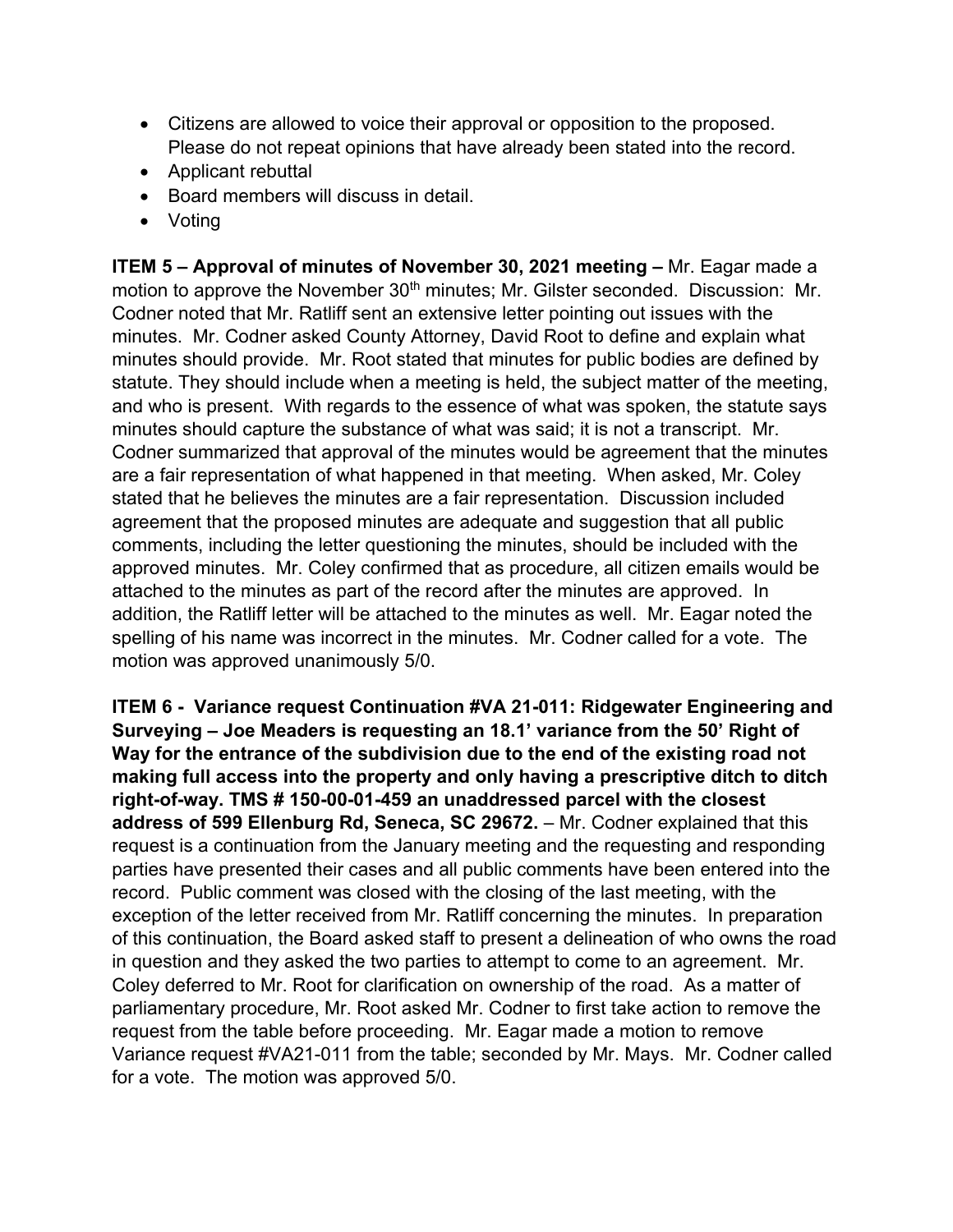Mr. Root explained that there is no question on who owns the rights to the land underneath the road. The question at hand is the traveling surface of the road. Records show that Oconee County Roads & Bridges maintained the road to the end of the paved section for 20 years (the requirement for a prescriptive easement). However, Mr. Root has recently received affidavits that questioned his findings and he needs more time to research the facts.

**Board questions:** Mr. Root answered questions from members of the Board regarding the definition of the term prescriptive easement, clarifying the County's authority to approve or deny a request to change the location of a road (prescriptive easement), if and how right-of-ways should be considered, and clarification of the need for permit approval in the future.

Mr. Codner summarized the actions the Board can take at this juncture. Based on his conversations with the legal counsel for both parties, Mr. Root stated that a postponement may be in order. Attorneys for the applicant and the opposing party agreed. Mr. Eagar made a motion to postpone the request until the applicant asked for it to be reinstated on the BZA agenda; Mr. Gilster seconded the motion. Discussion led to amending the motion on the table. Mr. Codner amended the motion to limit the postponement for a total of six months. Mr. Codner called for a vote of motion as amended. The motion was approved 5/0.

**ITEM #7 - Variance application #VA 21-012A: Variance allowing the side setback for lot lines dividing attached single family units to be reduced to zero feet thus allowing the construction of individually-platted, attached single family units. Variance application VA21-012B: 27' Variance from the 50' road right of way to allow for the new townhomes to be consistent with the existing townhomes. Resideum, LLC – Greg Kurzner is requesting these variances. TMS# 257-00-02- 008 an unaddressed parcel with the closest address of 304 Breakwater Lane, Seneca, SC 29678.**

**Applicant's opening statement and provision of evidence:** Greg Kurzner**,**  Managing Member of Resideum LLC, presented their answers to the four questions on the Variance application, noting that they are trying to complete the development of a previously approved community in the fashion, consistent with the existing individually platted for sale units and to protect the integrity and investment of the current homeowners. He also noted that the required 50' road right-of-way was not in place at the time the development was originally designed, permitted and built.

#### **Public Comment:**

 Gary Moss, citizen, requested more information on how approval of the variance will affect the established homes off Shiloh Road.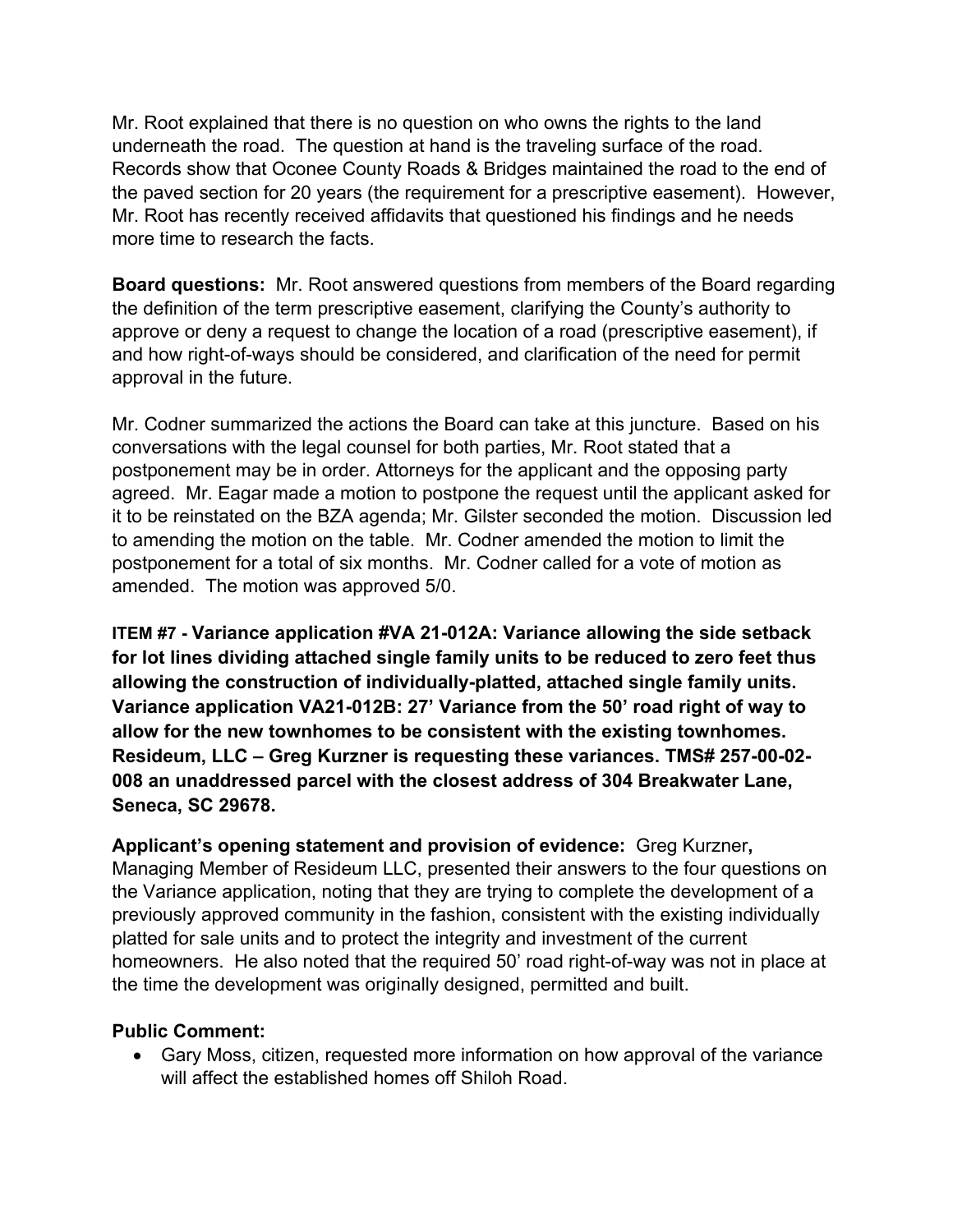- Craig Schweisinger, citizen, expressed his opposition to the request, including his concern for street parking and concern that the current HOA will control the new homes.
- Mr. Codner read emails received into the record.
	- o Tim and Tanya Liddy voiced their support of the request.
	- o Robert and Nancy Holmes voiced their support of the request.

**Applicant rebuttal:** Mr. Kurzner addressed Mr. Moss' concerns providing details on setbacks, road right-of-ways, and landscaping plans. The Board discussed the County standards applied to private roads. Mr. Kurzner confirmed the established HOA will have authority over the proposed homes. Mr. Kurzner shared plans for guest parking to be part of the common area in this new phase.

**Board Discussion:** Board members asked questions to clarify the questions of parking.

#### **Staff comments:** None

#### **Consideration of VA21-012A:**

- 1. There *are* extraordinary and exceptional conditions pertaining to the particular piece of property:
	- a. Motion Mr. Eagar made a motion, seconded by Mr. Mays. No discussion.
	- b. Vote

| In-favor | posed |
|----------|-------|
|          |       |

Mr. Codner noted that the criterion passed.

- 2. These conditions *do not* generally apply to other property in the vicinity:
	- a. Motion Mr. Eagar made a motion, seconded by Mr. Gilster. No discussion.
	- b. Vote

| ∙-ravor | osed |
|---------|------|
|         |      |

- 3. Because of these conditions, the application of this chapter to the particular piece of property *would* effectively prohibit or unreasonably restrict the utilization of the property; and
	- a. Motion Mr. Eagar made a motion, seconded by Mr. Gilster. Brief discussion followed.
	- b. Vote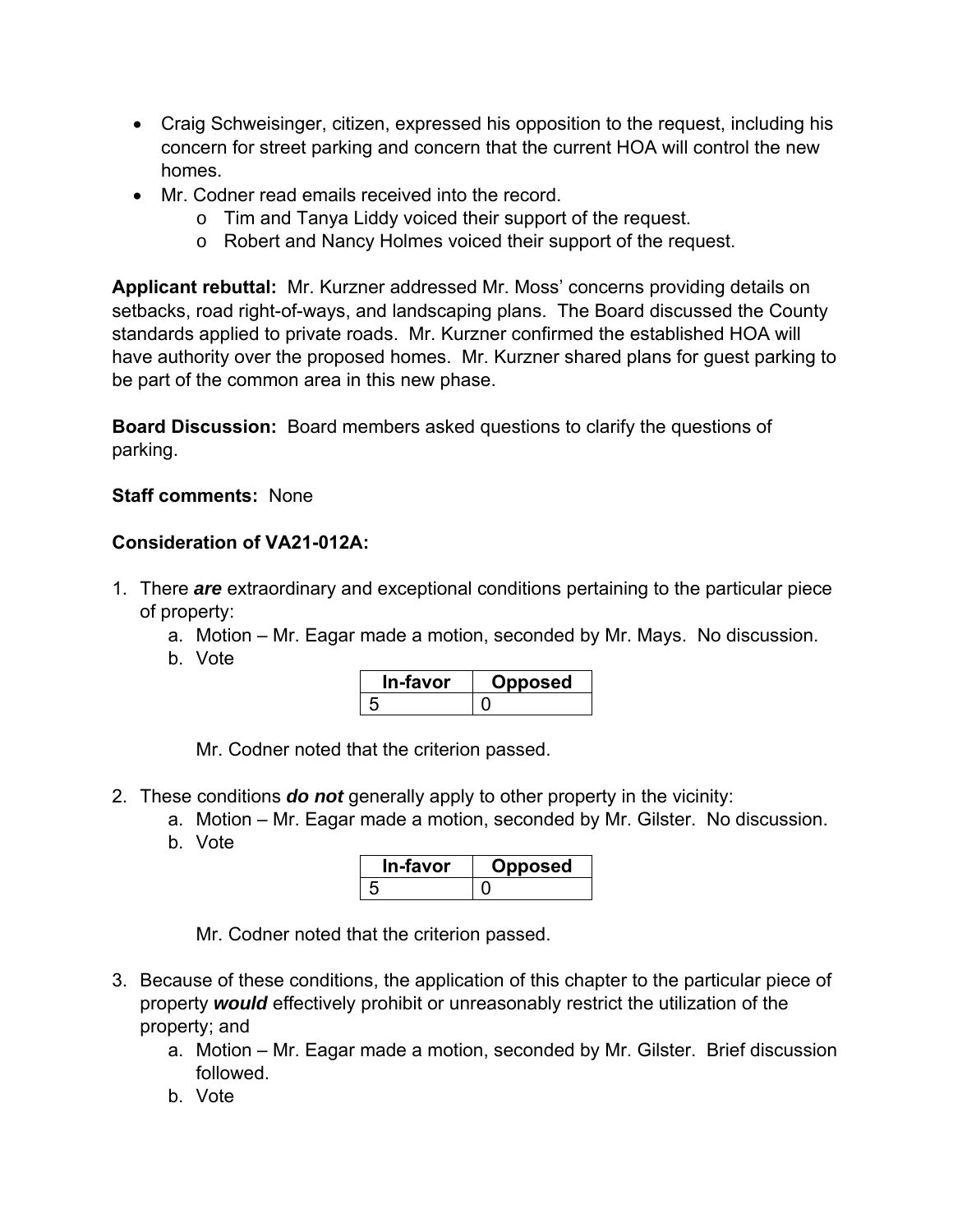| \-favor | osea |
|---------|------|
|         |      |

- 4. The authorization of a variance *will not* be of substantial detriment to adjacent uses or to the public good, and the character of the district will not be harmed by the granting of the variance.
	- a. Motion Mr. Eagar made a motion; seconded by Mr. Gilster. No discussion.
	- b. Vote

| ı-favor | posed |
|---------|-------|
|         |       |

Mr. Codner noted that the criterion passed.

- 5. Mr. Codner asked Based on the evidence presented to the Board, do I hear a motion that the proposed variance be **Approved.** 
	- a. Motion Mr. Eagar made a motion; seconded by Mr. Gilster. No discussion.
	- b. Vote

| <b>In-tavor</b> | posed |
|-----------------|-------|
|                 |       |

Mr. Codner noted that variance request was approved.

## **Consideration of VA21-012B:**

- 1. There *are* extraordinary and exceptional conditions pertaining to the particular piece of property:
	- a. Motion Mr. Eagar made a motion, seconded by Mr. Mays. No discussion.
	- b. Vote

| ำ-favor | <b>oposed</b> |
|---------|---------------|
|         |               |

Mr. Codner noted that the criterion passed.

- 2. These conditions *do not* generally apply to other property in the vicinity:
	- a. Motion Mr. Eagar made a motion, seconded by Mr. Mays. No discussion.
	- b. Vote

| In-favor | oposed |
|----------|--------|
|          |        |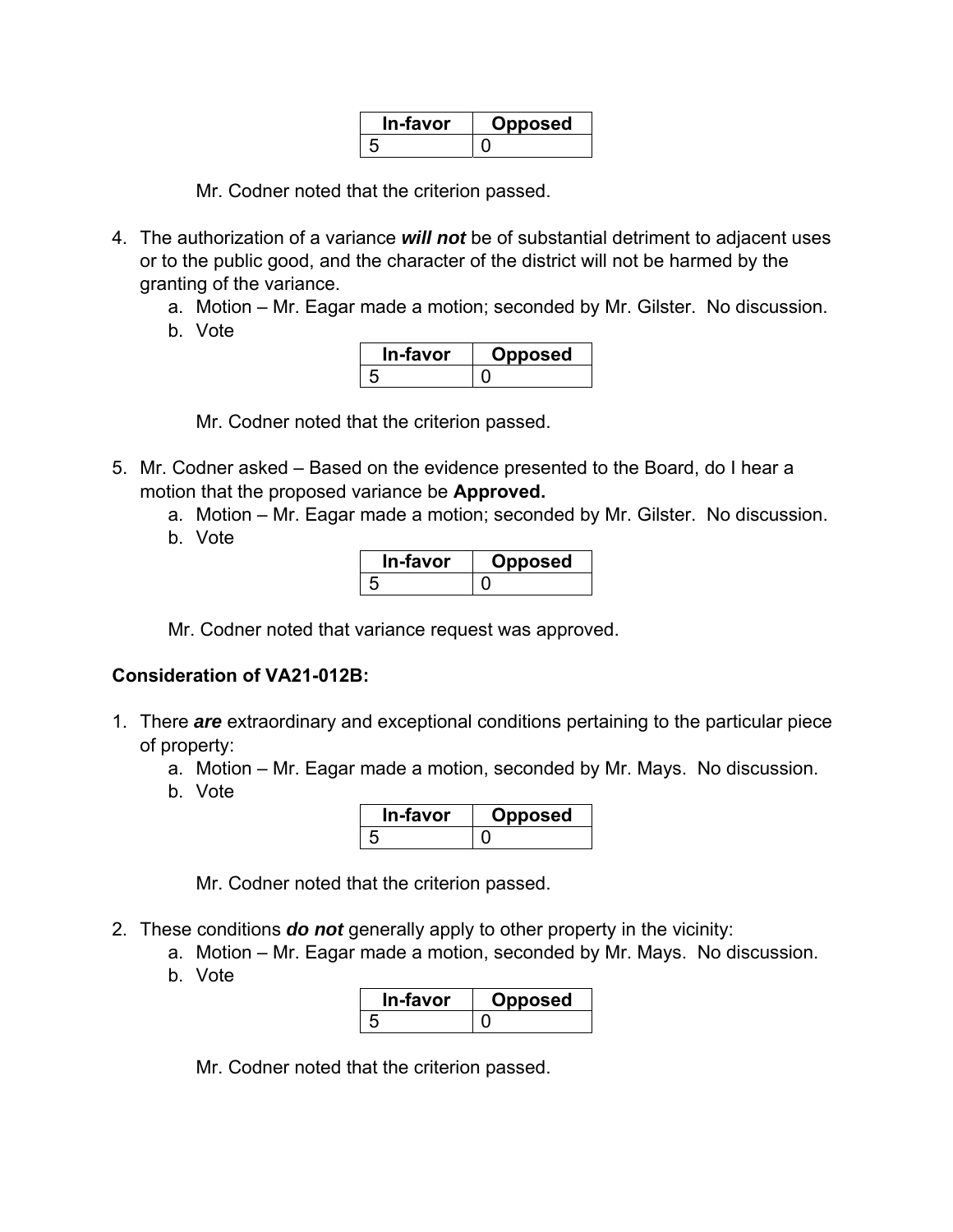- 3. Because of these conditions, the application of this chapter to the particular piece of property *would* effectively prohibit or unreasonably restrict the utilization of the property; and
	- a. Motion Mr. Eagar made a motion, seconded by Mr. Mays. No discussion.
	- b. Vote

| In-favor | pposed |
|----------|--------|
|          |        |

- 4. The authorization of a variance *will not* be of substantial detriment to adjacent uses or to the public good, and the character of the district will not be harmed by the granting of the variance.
	- a. Motion Mr. Eagar made a motion; seconded by Mr. Gilster. No discussion.
	- b. Vote



Mr. Codner noted that the criterion passed.

- 5. Mr. Codner asked Based on the evidence presented to the Board, do I hear a motion that the proposed variance be **Approved.** 
	- a. Motion Mr. Eagar made a motion; seconded by Mr. Mays. No discussion.
	- b. Vote

| In-favor | posed |
|----------|-------|
|          |       |

Mr. Codner noted that the variance request was approved.

**Item 8 – Variance application #VA21-013: Joe and Lynn Arve are requesting a 4.9' variance from the 25' required setback from the right-of-way to permit an existing foundation for a home. TMS# 149-04-01-050 with an address of 851 Little Bay Lane, Seneca, SC 29672.** 

**Applicant's opening statement and provision of evidence:** Lynn Arve presented visuals to show the location of the existing foundation and where it violates the setback. She explained that not allowing the variance will impact and change the design of the home. Mr. Codner asked how it happened that the foundation is complete and in the setbacks. Ms. Arve explained it was an error by the foundation contractor.

### **Public comment:**

• Don Bradford, President of Timber Bay Property Owners Association, voiced his opposition to approving the variance. He stated that this location of the house is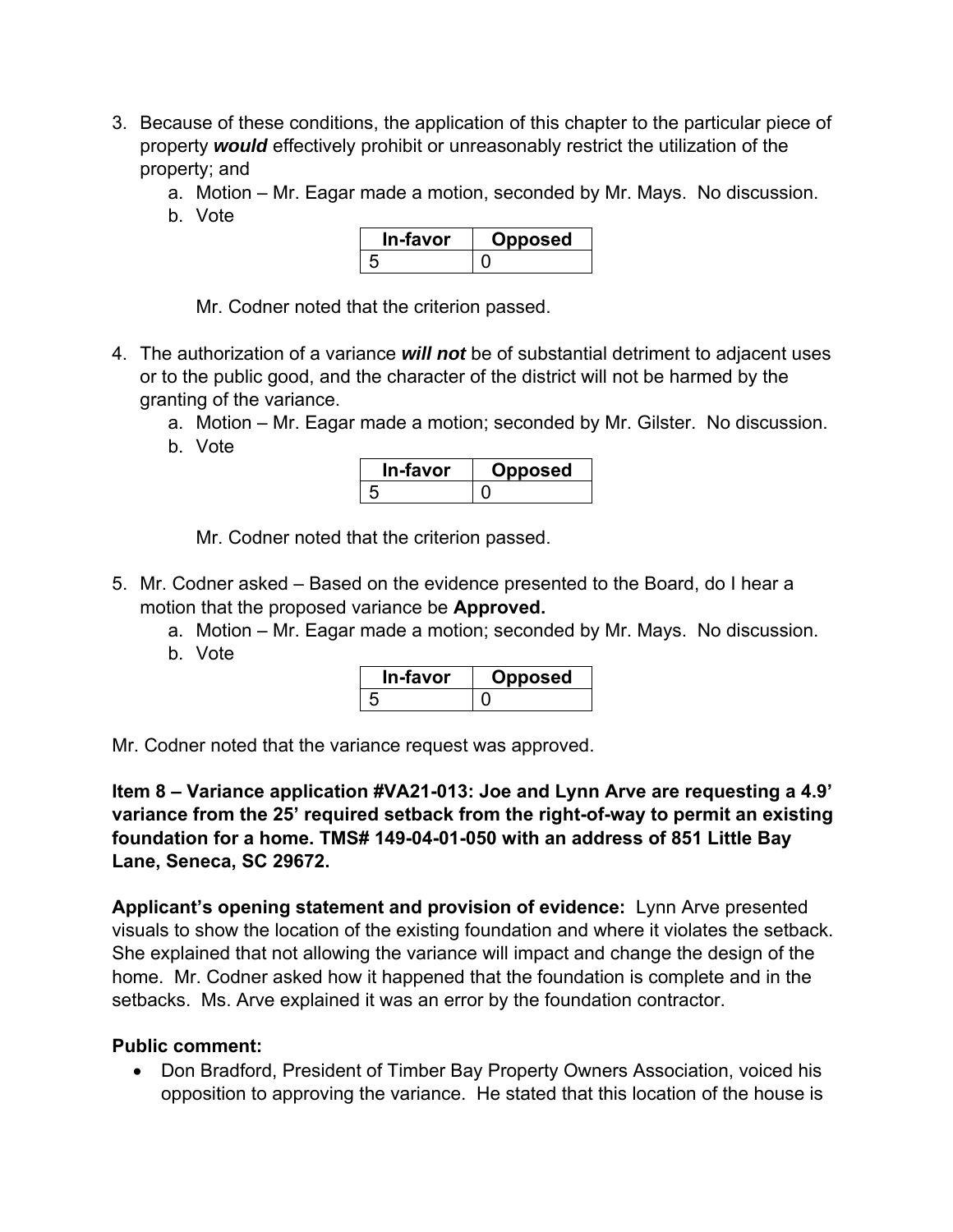not the location that was approved by the POA's Architectural Committee and that no other home in the community has encroached on the County's setbacks. He noted that Ms. Arve had not offered any other solution to the problem. The Board asked Mr. Bradford if he has documentation of the Committee's review and approval. Mr. Coley stated the documents are part of the back-up. Mr. Bradford was asked what actions the POA would take if the BZA were to approve the variance. Mr. Bradford advised they are consulting an attorney and are presently unsure of the answer.

**Applicant rebuttal:** Ms. Arve stated she had not explored other solutions as they were cost prohibitive. The Board confirmed that the footer and foundation is all that is finished and that the garage is the only part of the house that is in the setback.

**Staff comments:** Mr. Coley confirmed that the variance application is valid, the foundation is clearly in the setback and it is within the Board's prevue to discuss and decide.

**Board discussion:** The Board engaged in a discussion that included, but was not limited to, the difference between asking for permission vs. forgiveness, the fact that all other homes in the neighborhood had complied with the setbacks, an approval would make it harder for HOA/POAs to maintain certain characteristics of an entire community, the BZA's approval would not nullify the POA's ability for them to enforce their covenants, the relative small size of the variance requested and the liability of the foundation contractor responsible for the error.

- 1. There *are* extraordinary and exceptional conditions pertaining to the particular piece of property:
	- a. Motion Mr. Eagar made a motion, seconded by Mr. Mays. A brief discussion followed.
	- b. Vote

| <b>In-favor</b> | pposed |
|-----------------|--------|
|                 |        |

Mr. Codner noted that the criterion failed.

- 2. These conditions *do not* generally apply to other property in the vicinity:
	- a. Motion Mr. Eagar made a motion, seconded by Ms. Fowler. A brief discussion followed.
	- b. Vote

| In-favor | posed |
|----------|-------|
|          |       |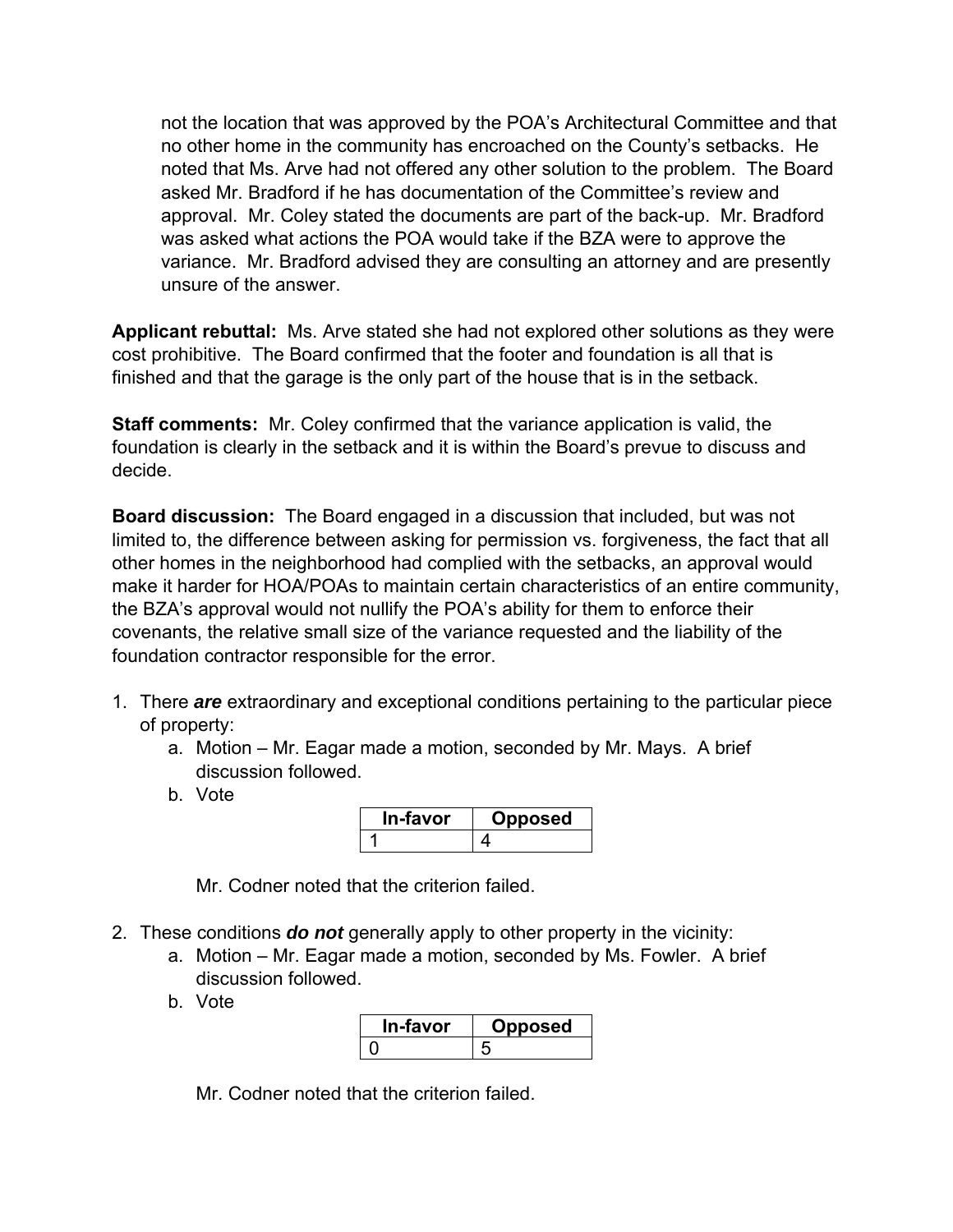- 3. Because of these conditions, the application of this chapter to the particular piece of property *would* effectively prohibit or unreasonably restrict the utilization of the property; and
	- a. Motion Mr. Eagar made a motion, seconded by Mr. Gilster. Brief discussion followed.
	- b. Vote

| า-ravor | osed |
|---------|------|
|         |      |

- 4. The authorization of a variance *will not* be of substantial detriment to adjacent uses or to the public good, and the character of the district will not be harmed by the granting of the variance.
	- a. Motion Mr. Eagar made a motion; seconded by Ms. Fowler. A brief discussion followed.
	- b. Vote

| In-favor | oposed |
|----------|--------|
|          |        |

Mr. Codner noted that the criterion failed.

- 5. Mr. Codner asked Based on the evidence presented to the Board, do I hear a motion that the proposed variance be **Denied.** 
	- a. Motion Mr. Eagar made a motion; seconded by Mr. Gilster. No discussion.
	- b. Vote

| ın-tavor | JDOSEG |
|----------|--------|
|          |        |

Mr. Codner noted that the variance request was denied.

**Item 9 – Variance application #VA21-014: Dennis and Michelle Hill are requesting a 1.86' variance from the 25' required setback from the right-of-way to permit an existing porch for a home. TMS# 162-05-01-057 with an address of 419 Peninsula Rd, West Union, SC 29696.** 

**Applicant's opening statement and provision of evidence:** Mr. Dennis Hill, property owner, the details of their request and admitted it was an error on their part and asked for forgiveness. The Board asked questions for clarification. Details discovered include the house is under construction at the framing stage and the County learned of the encroachment in a complaint made by a neighbor.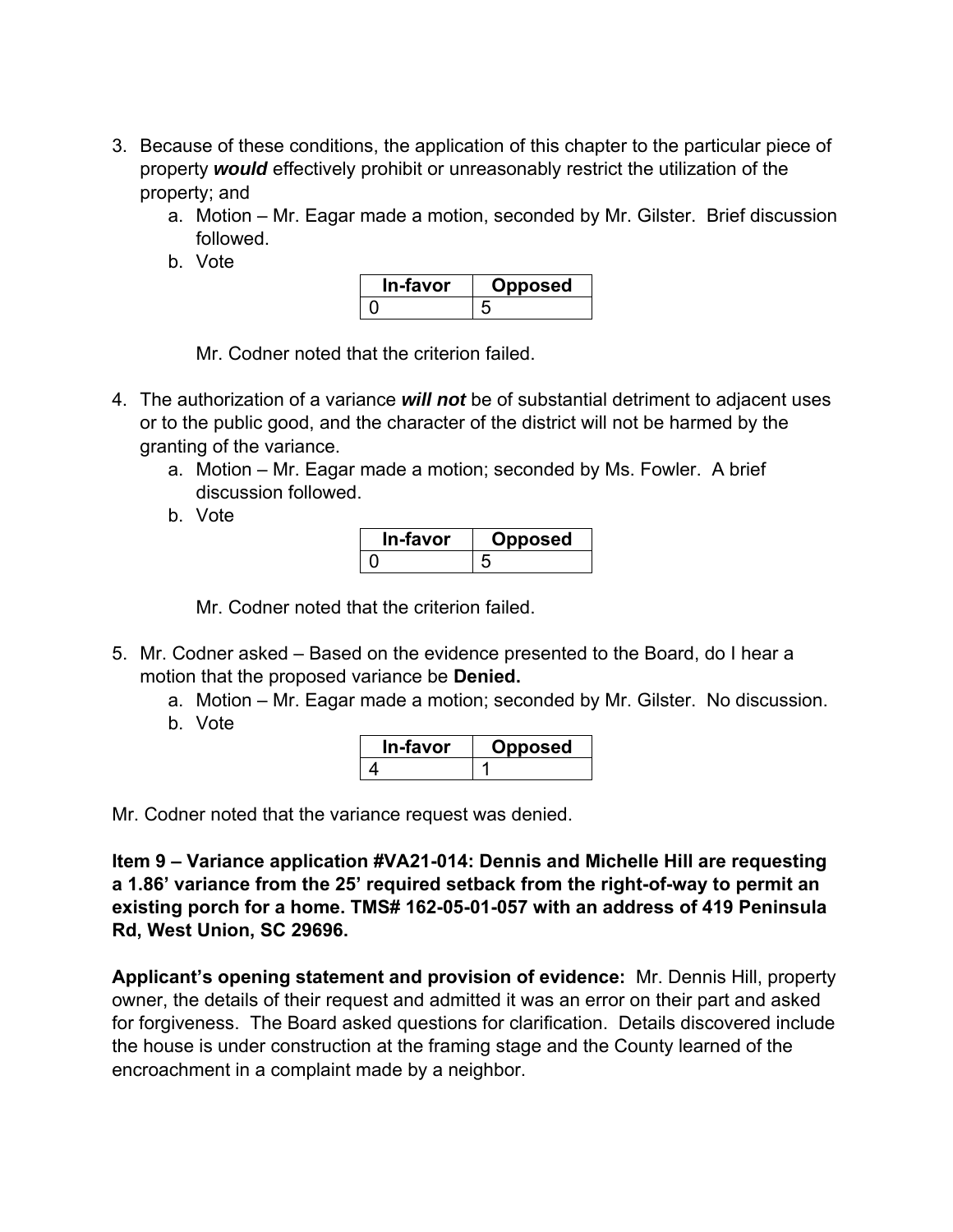#### **Public comment:**

 Mr. Codner read an email from Erin Fisher, property owner, in support of approving the variance into the record.

#### **Applicant rebuttal:** None

**Board discussion:** The Board discussed the size of the variance request, the fact that the only public comment was favorable, and that there is no HOA that opposes the variance request.

#### **Staff comments:** None

- 1. There *are* extraordinary and exceptional conditions pertaining to the particular piece of property:
	- a. Motion Mr. Eagar made a motion, seconded by Mr. Mays. A brief discussion followed.
	- b. Vote

| In-favor | pposed |
|----------|--------|
|          |        |

Mr. Codner noted that the criterion passed.

- 2. These conditions *do not* generally apply to other property in the vicinity:
	- a. Motion Mr. Eagar made a motion, seconded by Mr. Gilster. No discussion.
	- b. Vote

| ı-favor | osed |
|---------|------|
|         |      |

Mr. Codner noted that the criterion passed.

- 3. Because of these conditions, the application of this chapter to the particular piece of property *would* effectively prohibit or unreasonably restrict the utilization of the property; and
	- a. Motion Mr. Eagar made a motion, seconded by Mr. Mays. Brief discussion followed.
	- b. Vote

| In-favor | posed |
|----------|-------|
|          |       |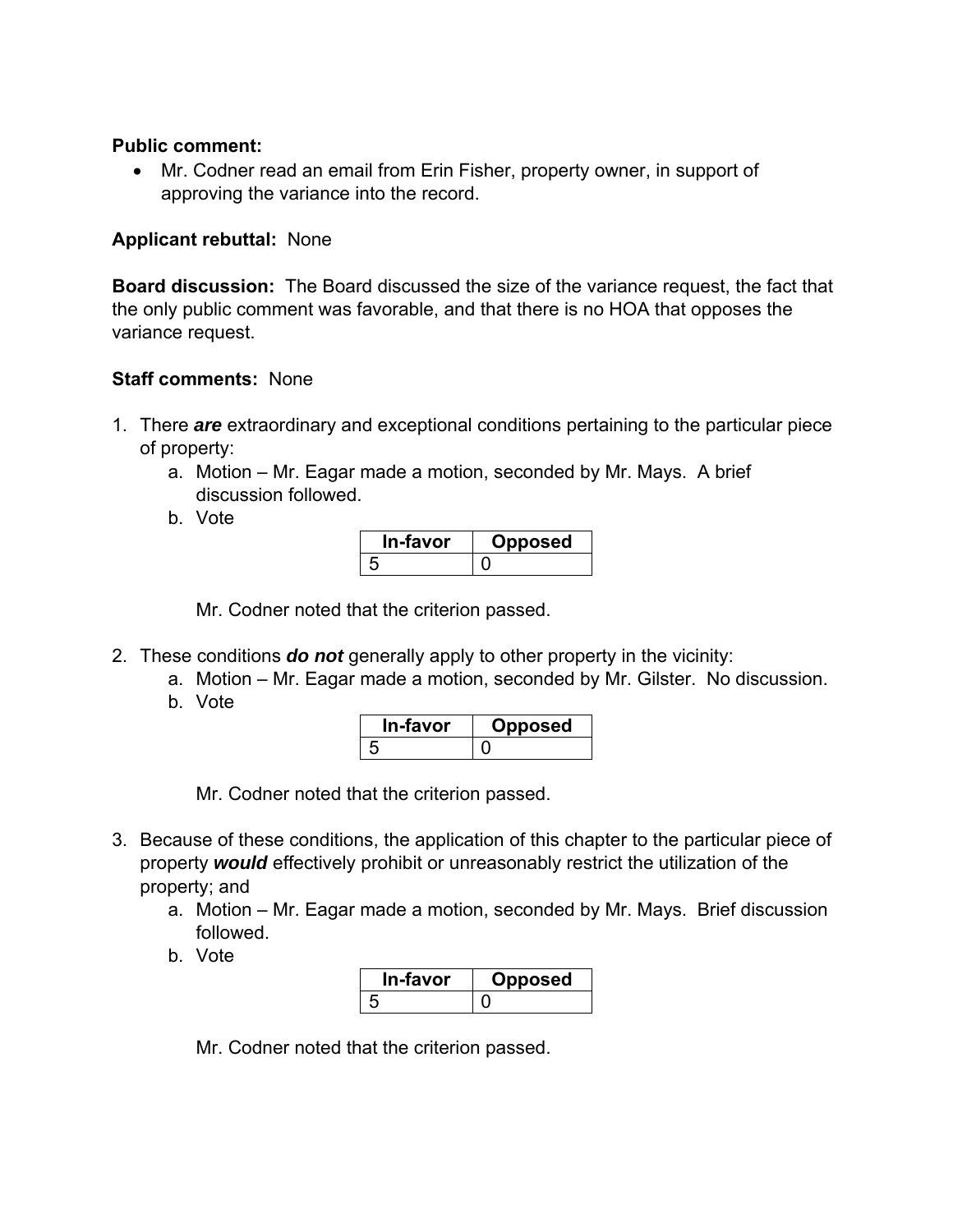- 4. The authorization of a variance *will not* be of substantial detriment to adjacent uses or to the public good, and the character of the district will not be harmed by the granting of the variance.
	- a. Motion Mr. Eagar made a motion; seconded by Mr. Gilster. No discussion.
	- b. Vote

| <b>≅-ravor</b> | <b>posed</b> |
|----------------|--------------|
|                |              |

- 5. Mr. Codner asked Based on the evidence presented to the Board, do I hear a motion that the proposed variance be **Approved.** 
	- a. Motion Mr. Eagar made a motion; seconded by Ms. Fowler. No discussion. b. Vote
		- **In-favor Opposed**  5 0

Mr. Codner noted that variance request was approved.

**Item 10 – Special Exception application SE21-005: Pandacon, LLC – Ben Collins is requesting a special exception for a rental cabin project in the Lake Overlay District. TMS# 209-00-01-051 with an address of 128 Tuscany Lane Seneca, SC 29672.** 

**Applicant's opening statement and provision of evidence:** Mr. Ben Collins, Pandacon, LLC distributed supplementary back-up for his request. Mr. Collins asked the Board to consider the rationale of staff classifying the proposed rental cabin project as a commercial use when there are many single-family homes in Oconee County that are short-term or seasonal rentals that are not considered commercial. Mr. Collins presented a detailed case for the approval of the special exception, noting that the proposed development is consistent with the spirit and intent of the zoning ordinance, the lake overlay, and aspects of the Comprehensive Plan. Mr. Collins argued the cabins would be a welcomed and a needed residential component of the commercial businesses of Lake Keowee Marina. He also cited there are other privately owned short-term rentals in the neighboring areas. Mr. Collins stated that the special exception is for a land use exception; all other aspects of the development would still go through the Planning & Zoning department for their approval.

**Staff comments:** Mr. Coley confirmed that staff believes this is a commercial project and noted that there are many commercial businesses that are in the area that would have a hard time getting approved if they were being developed today. Mr. Coley also verified that the proposed development would be subject to the County's approval and permitting process.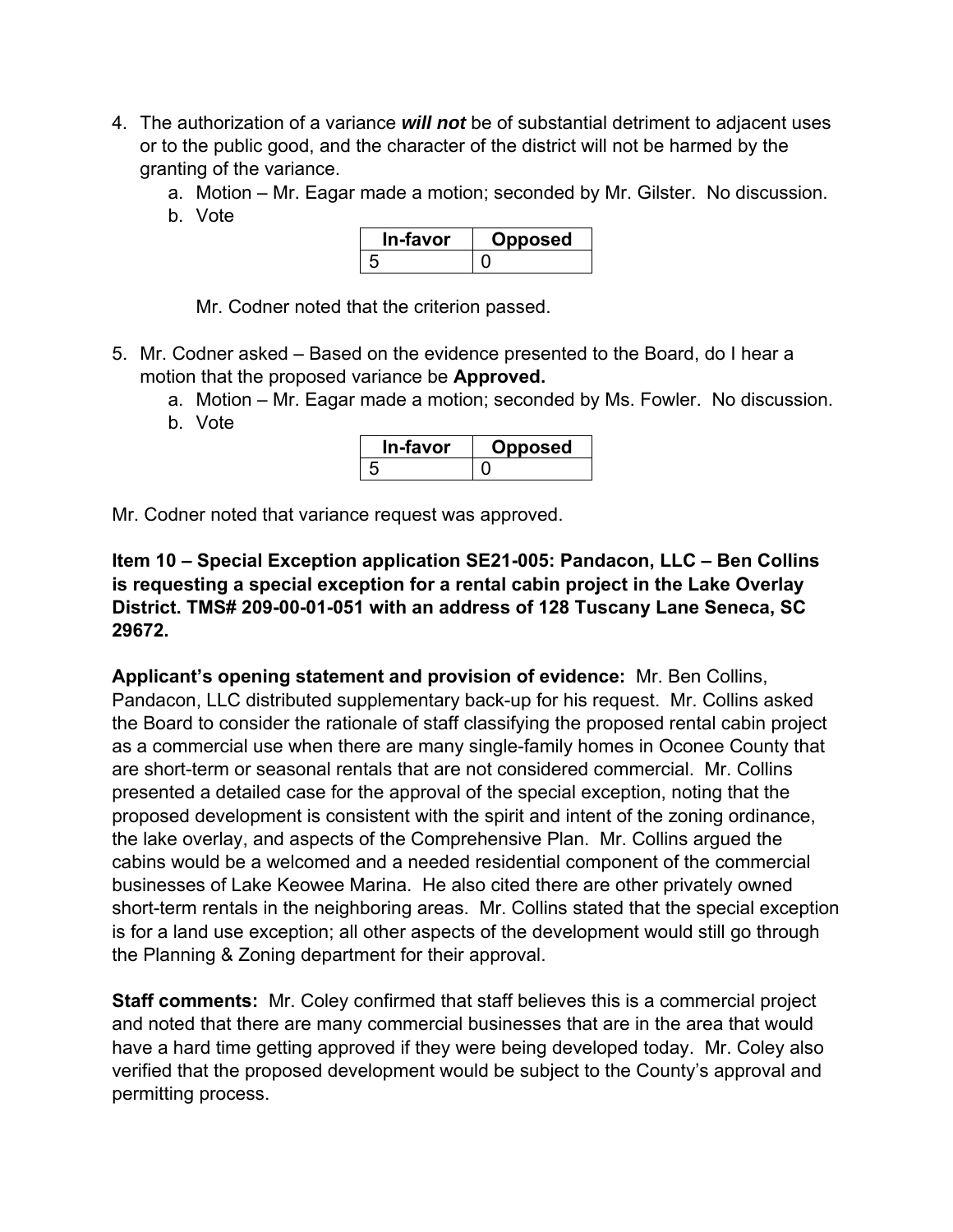**Board questions to applicant:** The Board asked for clarification regarding the location of Tuscany Lane. Mr. Clay Schile, Lake Keowee Marina, provided the response.

#### **Public comment:**

- Mr. James Simmons, citizen, expressed his concern of not knowing the complete scope of the project—will the development continue to expand and require additional approvals from the Board. The classification of the cabins as singlefamily dwellings or rentals and noise abatement was also a stated concern of Mr. Simmons.
- Robert Moore, citizen, expressed his opposition to the request citing that exceptions to the Lake Overlay should only be given when there are no alternatives and it serves the common good.
- Steve Owings, citizen, expressed his opposition to the request citing his concern of rental properties and the unknown regarding the complete scope of the project.
- Robert Sedler, citizen, expressed his opposition to the request citing his concern to the complete scope of the project, noise abatement and boat parking of future renters.
- Danny Greg, citizen, express his opposition to the request citing his concerns for noise abatement and the unknown of the scope of the project.
- Amy Sedler, citizen, expressed her concern on where the potential renters will be enjoying the lake—i.e. swimming.

**Applicant rebuttal:** Mr. Schile responded to the stated objections, stating that the nature of a marina is public. He stated that their target customer for renting the cabins are families. When asked if the development can be realized without being in the overlay, Mr. Schile answered no, due to constraints on the property. He added that he is aware of noise issues and they control as much as they can, stating that noise comes from all sides. Mr. Collins provided more input to diminish the public's concerns over the development being labeled a commercial project. He deferred to Mr. Schile on the question of possibly more cabins at a later date.

Staff was asked if the conceptual drawings of the cabins provided in the supplementary documents could meet Appendix A. Mr. Coley stated that it is hard to make a decision on pictures and it would require a more detailed review, but it would be required to meet Appendix A. Mr. Coley also clarified his remarks on the existing commercial developments' ability to gain approval in the overlay if submitted today. Ms. Kompier added that Appendix A can be amended to meet the needs. Mr. Coley also clarified that the applicant did not note in the application that the variance request was specifically for three cabins.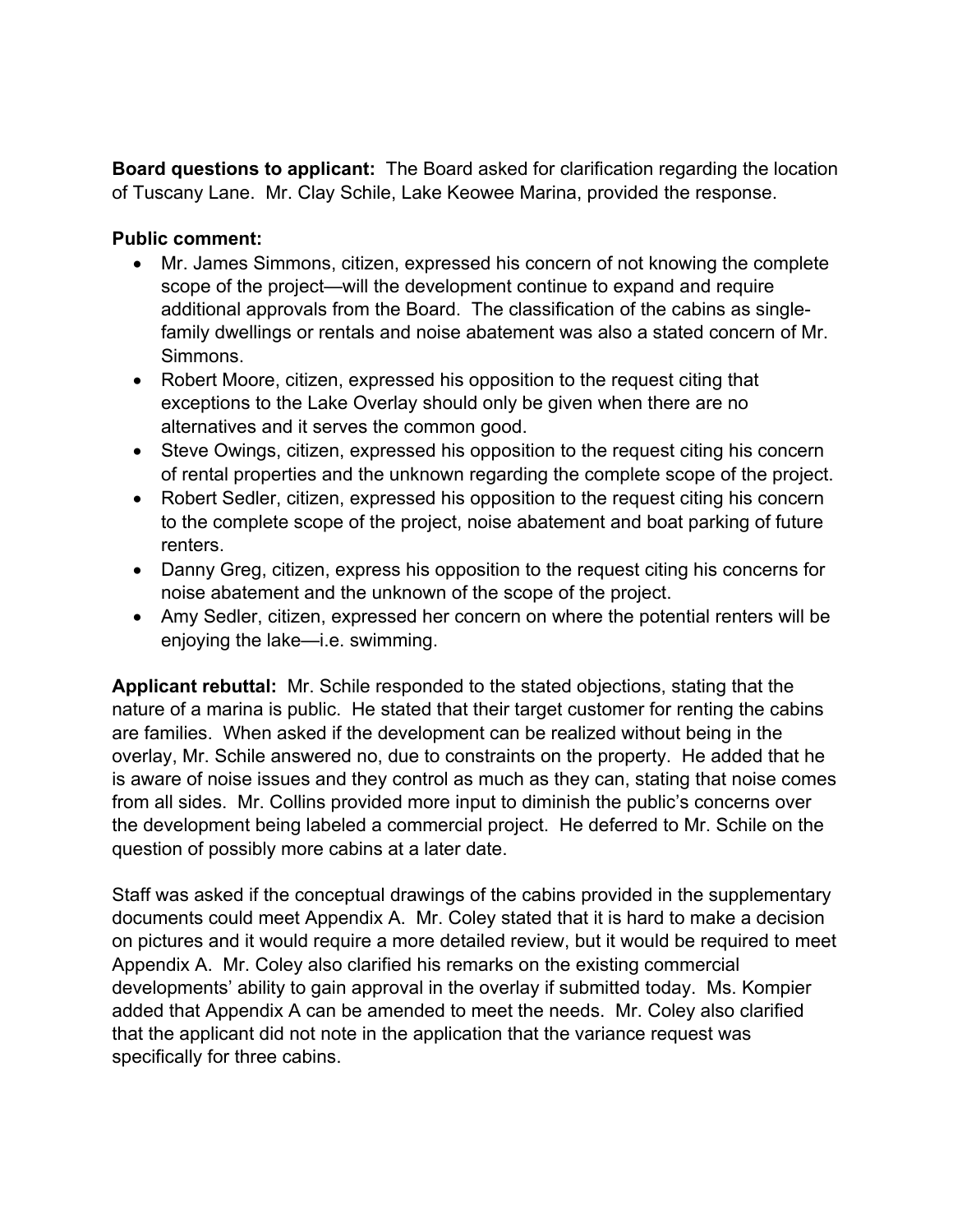**Board discussion:** Discussion included, but was not limited to, the negative aspects of short-term rentals, noise, and the purpose of the lake overlay.

- 1. In accordance with the comprehensive plan and is consistent with the spirit, purposes, and the intent and specific requirements of this chapter, to include the definition and intent of the district in which the special exception is being requested:
	- a. Motion Mr. Eagar made a motion, seconded by Mr. Mays. A brief discussion followed.
	- b. Vote

| n-tavor | posed |
|---------|-------|
|         |       |

Mr. Codner noted that the criterion passed.

- 2. In the best interests of the County, the convenience of the community and the public welfare:
	- a. Motion Mr. Eagar made a motion, seconded by Mr. Mays. A discussion followed that included limiting the number of cabins to be approved.
	- b. Vote

| ⊤-тavor | oosed. |
|---------|--------|
|         |        |

Mr. Codner noted that the criterion passed.

- 3. Suitable for the property in question, and designed, constructed, operated, and maintained so as to be in harmony with appropriate in appearance to the existing or intended character of the general vicinity:
	- a. Motion Mr. Eagar made a motion, seconded by Mr. Mays. Brief discussion followed.
	- b. Vote

| ∿-favor | pposed |
|---------|--------|
|         |        |

- 4. Suitable in terms of effects on highway traffic, parking and safety with adequate access arrangements to protect streets from undue congestion and hazards.
	- a. Motion Mr. Eagar made a motion; seconded by Mr. Mays. Brief discussion followed.
	- b. Vote

| ı-favor | ວposed |
|---------|--------|
|         |        |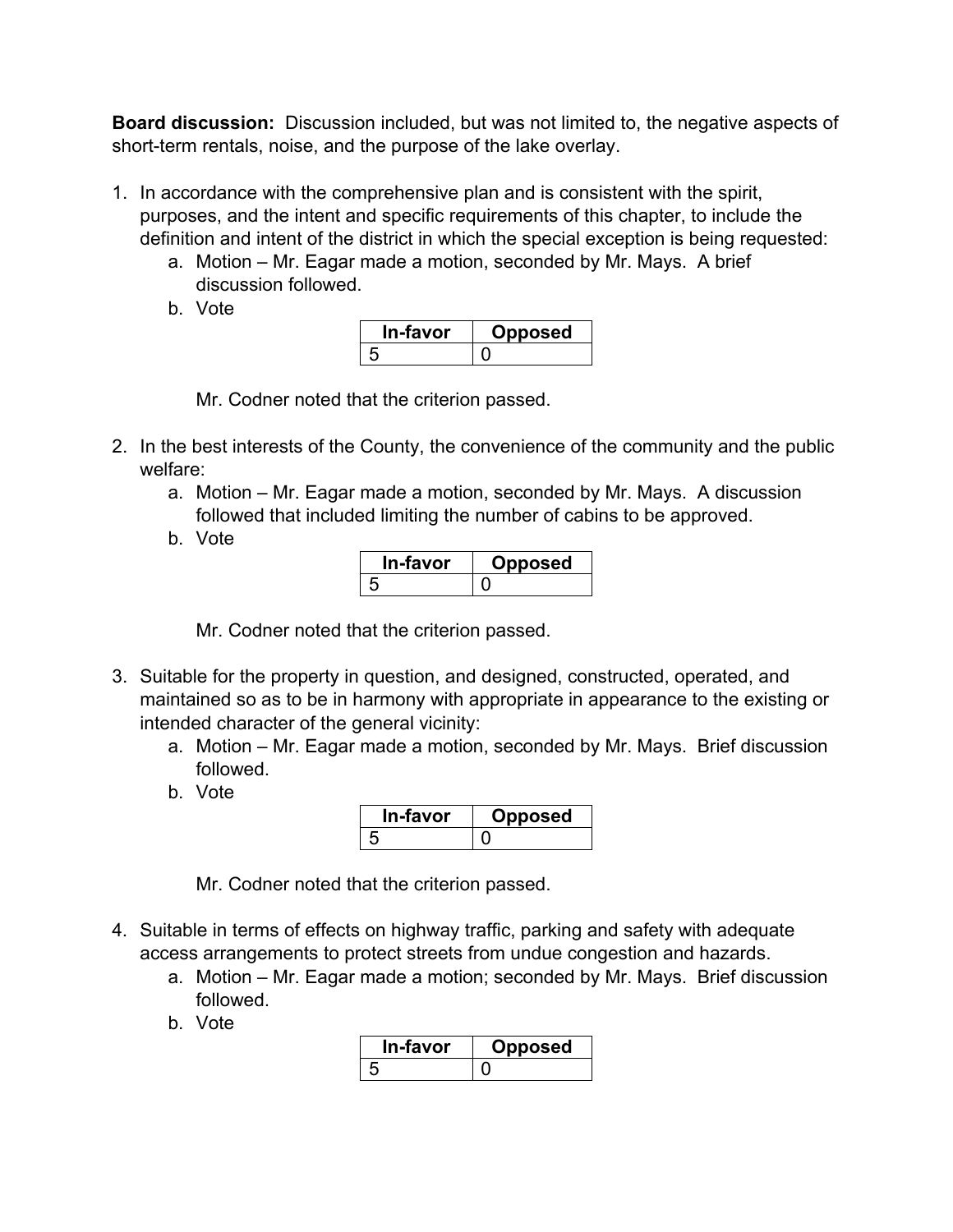- 5. Mr. Codner asked Based on the evidence presented to the Board, do I hear a motion that the proposed special exception be **Approved** with a restriction that the maximum of three cabins can be built as shown on the submitted site plan under this special exception**.** 
	- a. Motion Mr. Eagar made a motion; seconded by Ms. Fowler. No discussion.
	- b. Vote

| In-favor | pposed |
|----------|--------|
|          |        |

Mr. Codner noted that the special exception was approved.

## **Item 11 – Adjourn**

Mr. Codner asked for a motion to adjourn

Motion – Mr. Eagar made a motion; seconded by Mr. Mr. Mays

 Vote – Mr. Codner called for a vote. Motion was unanimously approved 5/0. Meeting was adjourned at 8:45 PM.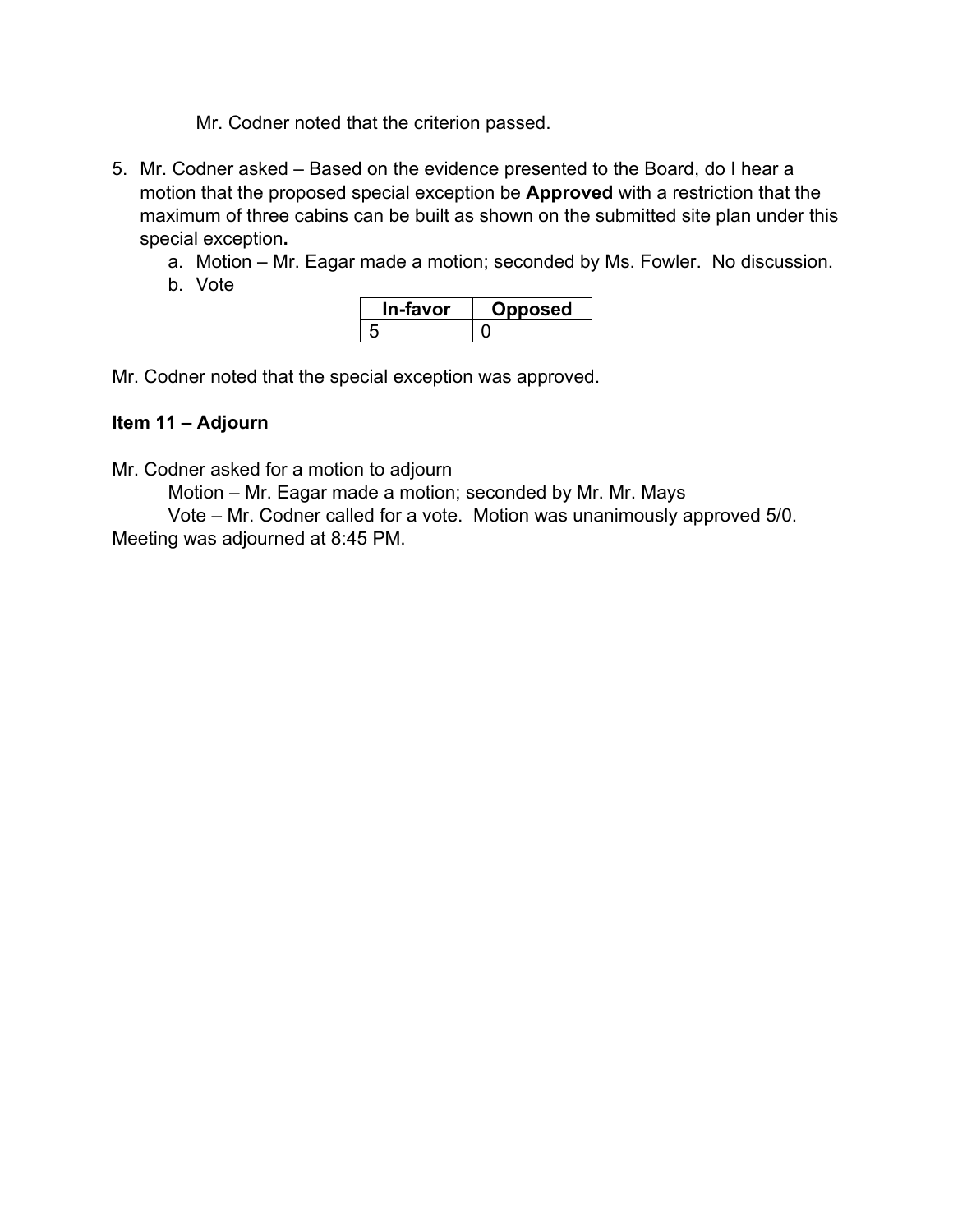415 South Pine Street - Walhalla, SC



TEL (864) 638-4218 FAX (864) 638-4168

There will be no more public comment for VA21-011 - Arrowhead Subdivision as this was tabled at the last meeting.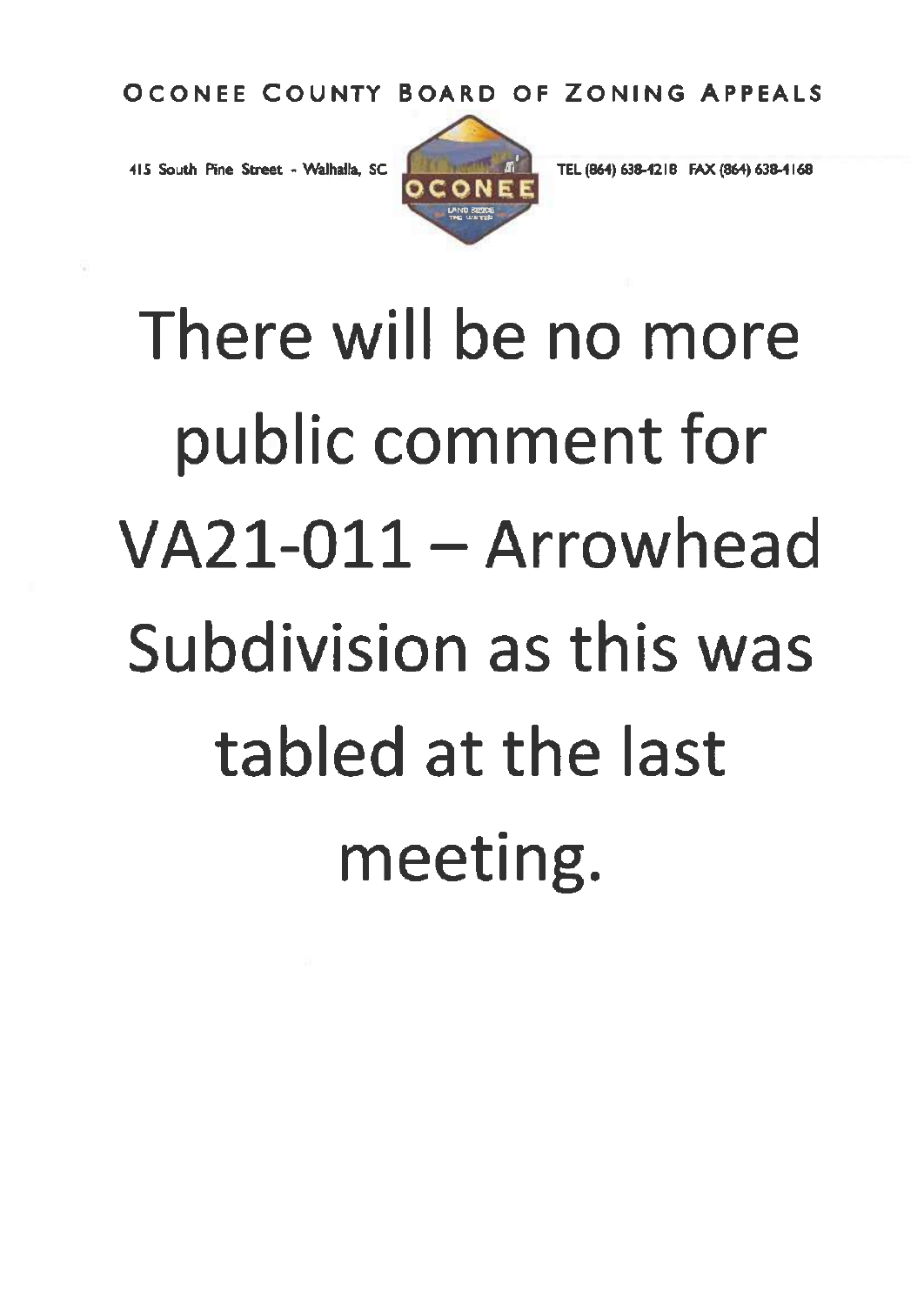415 South Pine Street - Walhalla, SC



TEL (864) 638-4218 FAX (864) 638-4168

VA21-012A/012B - Townhomes on Breakwater Lane

Public Comment - First Name, Last Name - please print legibly

| 1. Dary Moss                                      |
|---------------------------------------------------|
|                                                   |
|                                                   |
|                                                   |
| $\begin{array}{c} \hline \textbf{6.} \end{array}$ |
|                                                   |
|                                                   |
|                                                   |
| $\begin{array}{c}\n10.\n\end{array}$              |
|                                                   |
| $\begin{array}{c}\n 12. \\ - \end{array}$         |
| 13.                                               |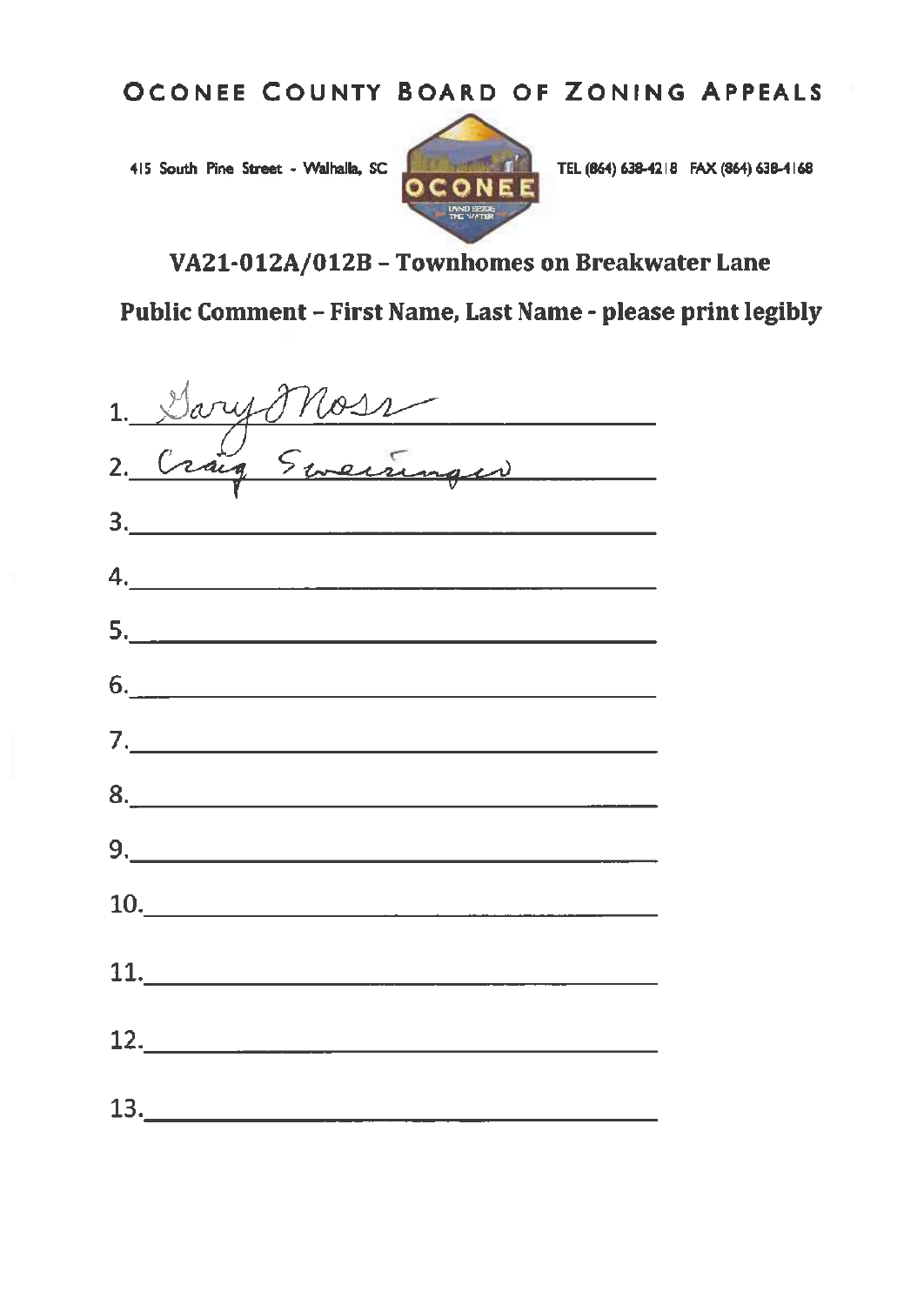415 South Pine Street - Walhalla, SC



TEL (864) 638-4218 FAX (864) 638-4168

## VA21-014 - 419 Peninsula Road

Public Comment - First Name, Last Name - please print legibly

| $\begin{array}{c} \hline \end{array}$                                                                                                                                                                                                                                                                                                                                                                                                                                                                                                             |  |
|---------------------------------------------------------------------------------------------------------------------------------------------------------------------------------------------------------------------------------------------------------------------------------------------------------------------------------------------------------------------------------------------------------------------------------------------------------------------------------------------------------------------------------------------------|--|
| $2. \qquad \qquad \overbrace{\qquad \qquad }$                                                                                                                                                                                                                                                                                                                                                                                                                                                                                                     |  |
|                                                                                                                                                                                                                                                                                                                                                                                                                                                                                                                                                   |  |
| $\begin{array}{c} \n4. \quad \textcolor{blue}{\textbf{12.12}} \quad \textcolor{blue}{\textbf{23.13}} \quad \textcolor{blue}{\textbf{24.13}} \quad \textcolor{blue}{\textbf{25.13}} \quad \textcolor{blue}{\textbf{26.13}} \quad \textcolor{blue}{\textbf{27.13}} \quad \textcolor{blue}{\textbf{28.13}} \quad \textcolor{blue}{\textbf{29.13}} \quad \textcolor{blue}{\textbf{21.13}} \quad \textcolor{blue}{\textbf{21.13}} \quad \textcolor{blue}{\textbf{21.13}} \quad \textcolor{blue}{\textbf$                                               |  |
| $\begin{array}{c c c c c} \hline \rule{0pt}{2ex} & \rule{0pt}{2ex} \multicolumn{3}{c }{\textbf{5.}} & \multicolumn{3}{c }{\textbf{6.}} \\ \hline \rule{0pt}{2ex} & \rule{0pt}{2ex} & \rule{0pt}{2ex} & \rule{0pt}{2ex} & \rule{0pt}{2ex} & \rule{0pt}{2ex} & \rule{0pt}{2ex} & \rule{0pt}{2ex} & \rule{0pt}{2ex} & \rule{0pt}{2ex} & \rule{0pt}{2ex} & \rule{0pt}{2ex} & \rule{0pt}{2ex} & \rule{0pt}{2ex} & \rule{0$                                                                                                                             |  |
| $\begin{picture}(20,10) \put(0,0){\vector(1,0){100}} \put(15,0){\vector(1,0){100}} \put(15,0){\vector(1,0){100}} \put(15,0){\vector(1,0){100}} \put(15,0){\vector(1,0){100}} \put(15,0){\vector(1,0){100}} \put(15,0){\vector(1,0){100}} \put(15,0){\vector(1,0){100}} \put(15,0){\vector(1,0){100}} \put(15,0){\vector(1,0){100}} \put(15,0){\vector(1,0){100}} \$                                                                                                                                                                               |  |
| $\begin{array}{c} \n\text{7.} \quad \text{---} \quad \text{---} \quad \text{---} \quad \text{---} \quad \text{---} \quad \text{---} \quad \text{---} \quad \text{---} \quad \text{---} \quad \text{---} \quad \text{---} \quad \text{---} \quad \text{---} \quad \text{---} \quad \text{---} \quad \text{---} \quad \text{---} \quad \text{---} \quad \text{---} \quad \text{---} \quad \text{---} \quad \text{---} \quad \text{---} \quad \text{---} \quad \text{---} \quad \text{---} \quad \text{---} \quad \text{---} \quad \text{---} \quad$ |  |
|                                                                                                                                                                                                                                                                                                                                                                                                                                                                                                                                                   |  |
| $9. \qquad \qquad 9. \qquad \qquad 9. \qquad \qquad 1. \qquad \qquad 9. \qquad \qquad 1. \qquad \qquad 1. \qquad \qquad 1. \qquad \qquad 1. \qquad \qquad 1. \qquad \qquad 1. \qquad \qquad 1. \qquad \qquad 1. \qquad \qquad 1. \qquad \qquad 1. \qquad \qquad 1. \qquad \qquad 1. \qquad \qquad 1. \qquad \qquad 1. \qquad \qquad 1. \qquad \qquad 1. \qquad \qquad 1. \qquad \qquad 1. \qquad \qquad 1. \qquad \qquad 1. \q$                                                                                                                   |  |
| $10.$ $\blacksquare$                                                                                                                                                                                                                                                                                                                                                                                                                                                                                                                              |  |
|                                                                                                                                                                                                                                                                                                                                                                                                                                                                                                                                                   |  |
| $\begin{array}{c c c c c} \hline \multicolumn{3}{c }{\textbf{12}}. \end{array}$                                                                                                                                                                                                                                                                                                                                                                                                                                                                   |  |
| 13.                                                                                                                                                                                                                                                                                                                                                                                                                                                                                                                                               |  |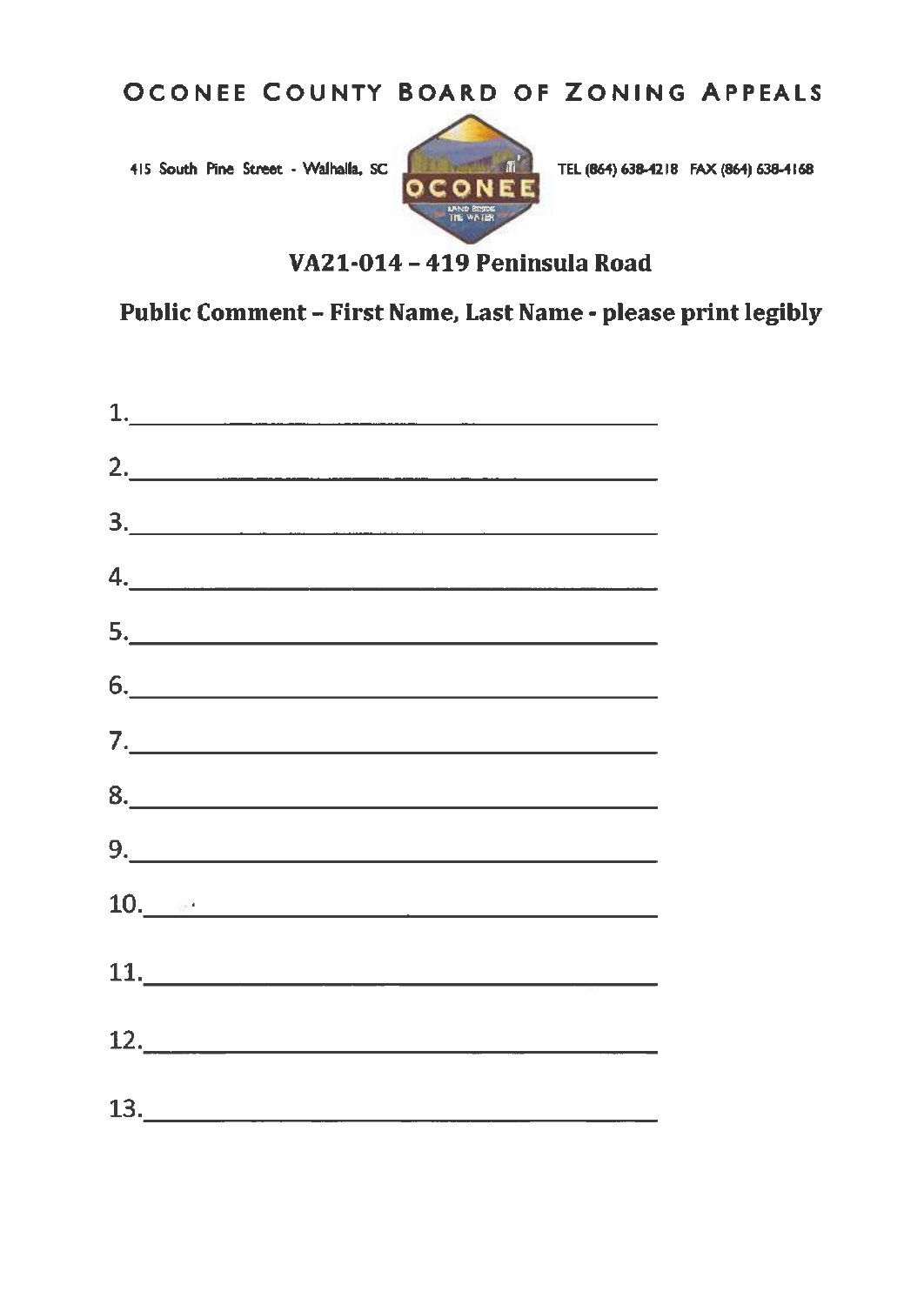415 South Pine Street - Walhalla, SC



TEL (864) 638-4218 FAX (864) 638-4168

## VA21-013 - 851 Little Bay Lane

# Public Comment - First Name, Last Name - please print legibly

| 1. Don BRANFORD - HOA Pres,                                                                                                   |  |
|-------------------------------------------------------------------------------------------------------------------------------|--|
| 2.                                                                                                                            |  |
|                                                                                                                               |  |
|                                                                                                                               |  |
| <u>5. _________________________________</u>                                                                                   |  |
|                                                                                                                               |  |
|                                                                                                                               |  |
|                                                                                                                               |  |
|                                                                                                                               |  |
|                                                                                                                               |  |
|                                                                                                                               |  |
| $\begin{array}{c c c c c} \hline \multicolumn{3}{c }{\textbf{12.}} & \multicolumn{3}{c }{\textbf{12.}} \\ \hline \end{array}$ |  |
| 13.                                                                                                                           |  |